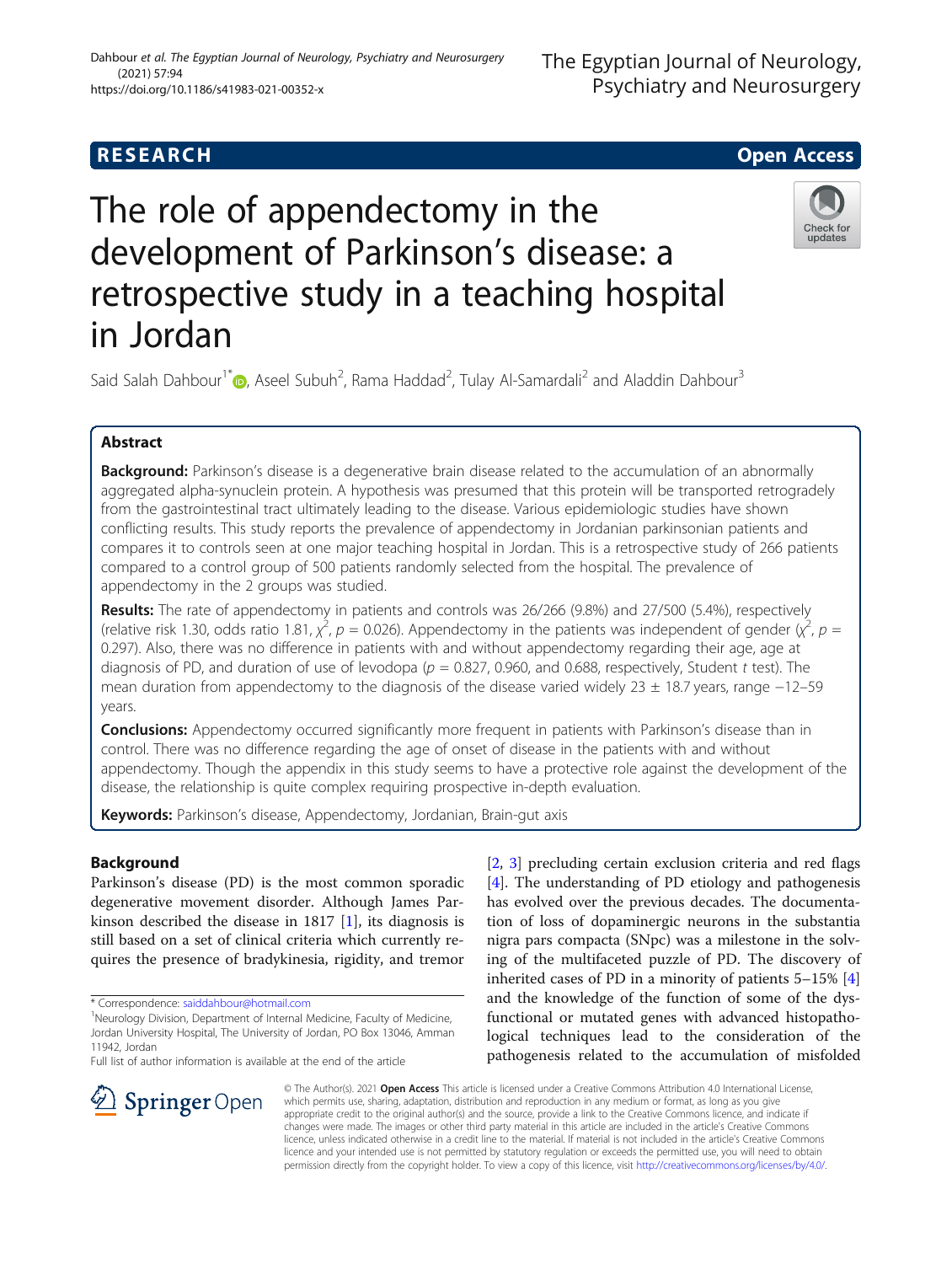protein in Lewy bodies which are considered the pathological marker of PD [\[3](#page-4-0), [5](#page-4-0)–[7\]](#page-4-0). Alpha synuclein (Asyn) when misfolded gets aggregated and this leads to a cascade of events preceding the premature destruction of the dopaminergic neurons of the SNpc [\[8](#page-4-0)]. Non-motor manifestations of PD like anosmia, constipation, depression, dementia, sleep disturbances, and other autonomic dysfunction suggest that PD is not restricted to SNpc, but rather a multisystem disease involving other parts of the central and peripheral nervous system [[9\]](#page-4-0). The discovery of Asyn in the mucosa of the gastrointestinal tract [[10](#page-4-0), [11](#page-4-0)], particularly in the vermiform appendix, proposes a possible link between the gut and the brain: the gut-brain axis [[12\]](#page-4-0). New attention to the importance and function of the appendix proved that it has a significant role in the immune system of the gut, the microbiome, and the possibility of being a port of transfer of misfolded branched Asyn protein by a prion-like process through the vagus nerve to the brainstem then to be disseminated to the brain reaching different areas explaining the different clinical and pathological findings [\[8](#page-4-0), [10](#page-4-0), [13\]](#page-4-0). A significant laboratory and animal study supported this gut-brain axis hypothesis [[12\]](#page-4-0). Truncal vagotomy may be associated with a lower incidence of PD  $[14]$  $[14]$ . Clinical interest for the relationship between appendectomy which is a frequent procedure typically performed in early adulthood [\[10\]](#page-4-0) and the future development of PD has been reported in the last few years. Many such clinical observations and studies have been published with variable conclusions ranging from preventive or delaying  $[15-17]$  $[15-17]$  $[15-17]$  $[15-17]$  $[15-17]$ , neutral  $[18-20]$  $[18-20]$  $[18-20]$ , to accelerating/increasing [\[21](#page-4-0), [22](#page-4-0)] the risk of occurrence of PD in patients who underwent appendectomy in their early adulthood. These conflicting findings may be interpreted as a possible protective, neutral, or pathological role of the appendix in the development of sporadic PD. Here, this retrospective study investigated if patients with the clinical diagnosis of PD had a significantly different prevalence of appendectomy compared to a control group and if those PD patients with appendectomy differed from PD patients without appendectomy regarding the onset of their disease.

### **Methods**

Patients with clinical diagnosis of PD in our hospital over the last 5 years (2014–2019) who were followed at the outpatient neurology clinics were studied. Their charts were reviewed by our research team and their clinical diagnosis was confirmed by the neurology clinic note. Their response to levodopa was also documented. Patients who had at least 1 year of follow-up were studied. Their contact information was collected and they were contacted by the research team, and after taking their consent, they were interviewed mainly over the

phone and asked if they had a history of appendectomy, the reason behind it (to mark if appendix removal was due to appendicitis or incidentally), the date and age of the procedure, the age of diagnosis of PD and the duration of levodopa treatment which is the gold standard drug to treat these patients, other surgical procedures in addition to their gender, and age if alive or date of their death (from a family member). We randomly chose 500 adult patients who were seen at the hospital in the same period with no history of PD and reviewed their charts and contacted them for a history of appendectomy and other surgeries/interventions. In addition, it was documented that they were not diagnosed with PD or were prescribed levodopa for any reason by checking their pharmacy records. This study was approved by our institutional review board (IRB).

#### Statistical methods

We used SPSS package version 22, USA, to analyze our data. The following variables were collected for PD patients: age, gender, age at PD diagnosis, age at appendectomy, duration of levodopa treatment, and other surgeries. For control subjects, we recorded their age, gender, appendectomy, and other surgical interventions. For continuous variables, we used descriptive statistics and calculated mean, range, and standard deviations. For categorical variables, we calculated frequencies. The Pearson chi-square test  $(\chi^2)$  was used to assess for the difference of appendectomy between PD patients and control and to look for the dependence of appendectomy on gender. Also, relative risk (RR) and odds ratio (OR) of having appendectomy in PD patients compared to the control group were calculated. An independent sample t test was used to look for differences between PD patients with and without appendectomy regarding age, age of onset of PD symptoms, and duration of levodopa use. A  $p$  value of < 0.05 was considered significant. We used a regression model to assess for the significance of age, gender, or category of being a PD patient or control and the odds of having appendectomy.

#### Results

The study included 266 patients with PD who had the needed information. Table [1](#page-2-0) shows the characteristics of PD patients compared to control and Table [2](#page-2-0) shows the characteristics of PD patients with and without appendectomy.

PD patients were slightly older than control patients  $v70.7 \pm 11.4$  vs 68.1  $\pm$  9.2, 55–96 ( $p = 0.001$ ). Otherwise, there was no difference in gender distribution. We did not study other possible confounding risk factors pertinent to PD like smoking and exposure to pesticides as our main interest was not the incidence of PD but rather the effect of appendectomy on PD and to know if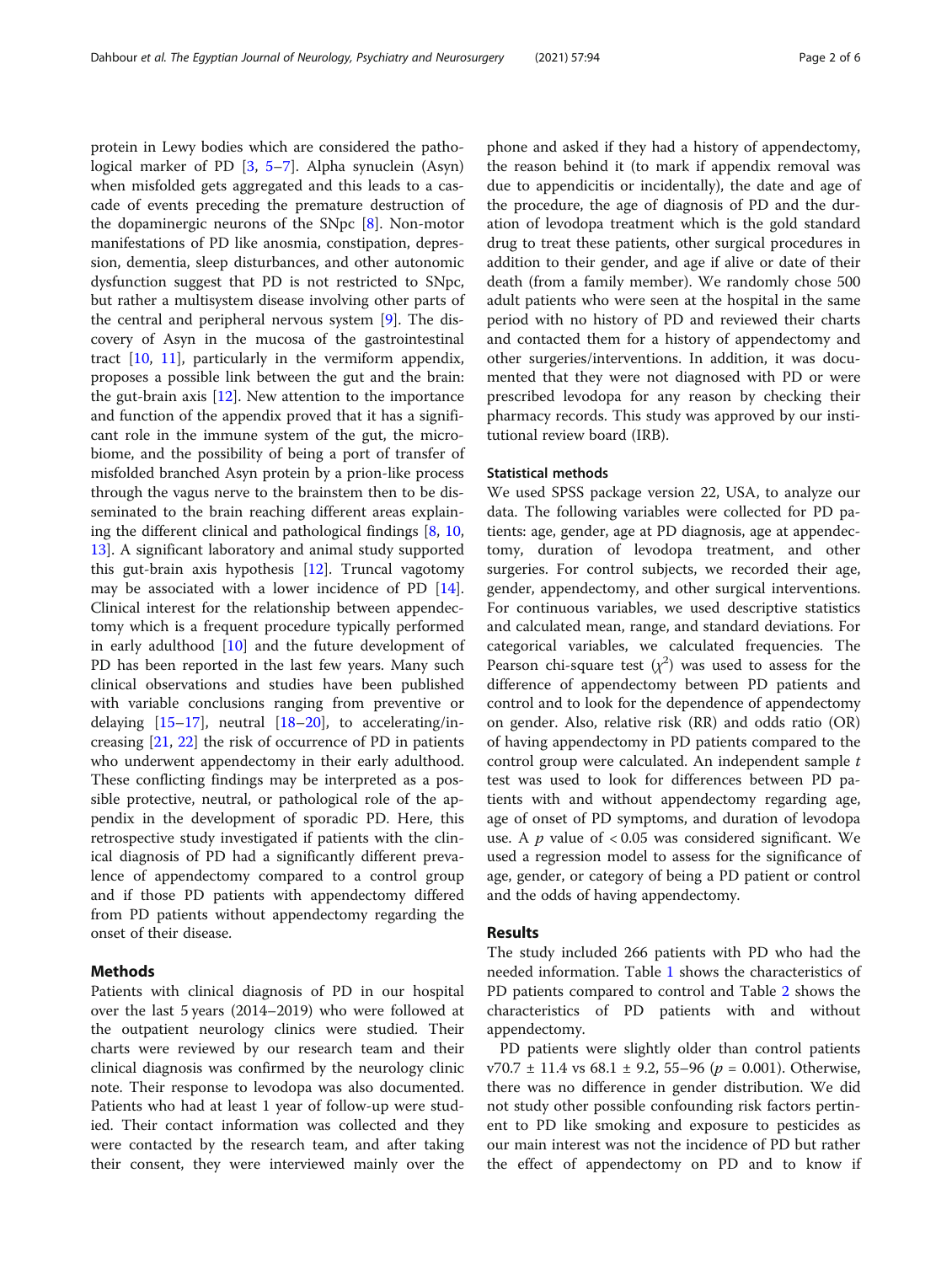|                                 | Control ( $n = 500$ )     | PD $(n = 266)$             | <i>p</i> value                                                     |
|---------------------------------|---------------------------|----------------------------|--------------------------------------------------------------------|
| Age ( $M \pm SD$ , range) years | $(68.1 \pm 9.2, 55 - 96)$ | $(70.7 \pm 11.4, 37 - 96)$ | 0.0014                                                             |
| Gender (M/F %)                  | 50%/50%                   | 57.1%/42.9%                | $0.068*$                                                           |
| Appendectomy n (%)              | 27 (5.4%)                 | 26 (9.8%)                  | $0.023*$<br>OR 1.81, 95% CI 1.08-3.04<br>RR 1.30, 95% CI 1.00-1.71 |

<span id="page-2-0"></span>Table 1 Comparison between PD and control patients

¥ t test, \*Pearson  $\chi^2$  test, PD vs control patients; CI confidence interval, SD standard deviation, M/F male/female, OR odds ratio, RR relative risk

patients with PD had more appendectomies compared to non-PD patients. There were more appendectomies in PD patients compared to control patients 9.8% vs 5.4% (RR 1.30, 95% CI 1.00–1.71 and OR 1.81, 95% CI 1.08–3.04,  $p = 0.026$ , Fisher exact test). On regression analysis for the odds of having appendectomy using age, gender, and category (PD vs control), only category was significant with the following odds ratios: Exp(B) of 1.97, 1.00, and 0.94 for the category, gender, and age, respectively ( $p$  values 0.018, 0.97, and 0.23, respectively). When comparing PD patients with appendectomy to those PD without appendectomy, there was no significant difference regarding their age, age of onset of PD as manifested by the motor manifestations, and the duration of use of levodopa. Appendectomy was independent of gender and both groups had similar exposure to other surgeries and interventions. Age at appendectomy was relatively late  $40.1 \pm 18.7$  (40-88) and the time to PD was  $23 \pm 18.4$  (-12–59) years. Two patients had their appendectomy after the diagnosis of PD, one of them after 6 years and the other after 12 years, and one patient had incidental appendectomy while others were suspected to have acute appendicitis. This finding did not affect our results since we excluded the 3 patients.

#### **Discussion**

The relationship between the gastrointestinal tract and the nervous system is quite established based on basic laboratory and clinical studies [\[23](#page-4-0)]. This relationship is complex and multifaceted although the real interaction is still speculative. There is a significant evidence to support a relationship between the appendix and PD [\[10](#page-4-0)]. Previous clinical studies and observations regarding this relationship have been conflicting. This may be related to the different methods and patients in these studies.

Here, in this study, patients with PD had a higher prevalence of previous appendectomy compared to control, but—interestingly enough—those PD patients with appendectomy did not differ from those without appendectomy regarding the age of the onset of their disease. If the appendix had a protective role and when it becomes inflamed (the main reason for appendectomy), it leads to a change in GI microbiome and perhaps alters the normal structure of Asyn to the pathologic form that in turn will be transported by the vagus nerve to the brainstem ultimately leading to the most common form of CNS synculeopathies namely PD [[10](#page-4-0), [24,](#page-4-0) [25\]](#page-4-0). This speculated sequence of events will be expected to lead to earlier onset of PD which was not the case in our patients. We may be quite wrong in this speculation and what we see reflects the small number of our control group and that they were not well matched to the PD patients as their age at least was slightly younger than PD patients. We assumed PD have started at the time of motor manifestations. Indeed, once these manifestations occur, almost 60% of the SNpc neurons have already degenerated  $[26]$  $[26]$ . The onset in most patients starts as mild non-motor symptoms like anosmia and constipation, and if there was an appropriate study of these nonmotor manifestations, this would have shown if they started significantly earlier than those PD patients without appendectomy. The time interval between appendectomy and the onset of PD was quite variable  $23 \pm 18.4$ years which makes the relationship rather unlikely or more complex and indirect, so a second hit or triggering factors may be needed  $[10]$  $[10]$ . Other previous studies also concluded that appendectomy was associated with a higher prevalence of PD. In a study using Danish medical and administrative registries of 265,758 appendectomy patients compared to 1,328,790 control patients,

Table 2 Comparison between PD patients with appendectomy and those PD patients with no history of appendectomy

|                                           | PD $(n = 240)$           | PD appendectomy $(n = 26)$ | p value |
|-------------------------------------------|--------------------------|----------------------------|---------|
| Age (mean $\pm$ SD, range)                | $70.7 \pm 11.3(37 - 96)$ | $70.2 \pm 12.4 (47 - 91)$  | 0.827¥  |
| Gender (M/F %)                            | 58.3%/41.7%              | 46.2%/53.8                 | $0.23*$ |
| Age at diagnosis                          | $64.5 \pm 11.8$          | $64.7 \pm 13.5$            | 0.954   |
| Duration of LD use (mean $\pm$ SD, range) | $6.1 \pm 4.8$ (1-25)     | $5.91 \pm 3.3$ (1-15)      | 0.714   |
| Other surgeries %                         | 45%                      | 65%                        | $0.05*$ |

¥ t test, \*Pearson  $\chi^2$  test, *M/F* male/female, *PD* Parkinson's disease, LD levodopa, SD standard deviation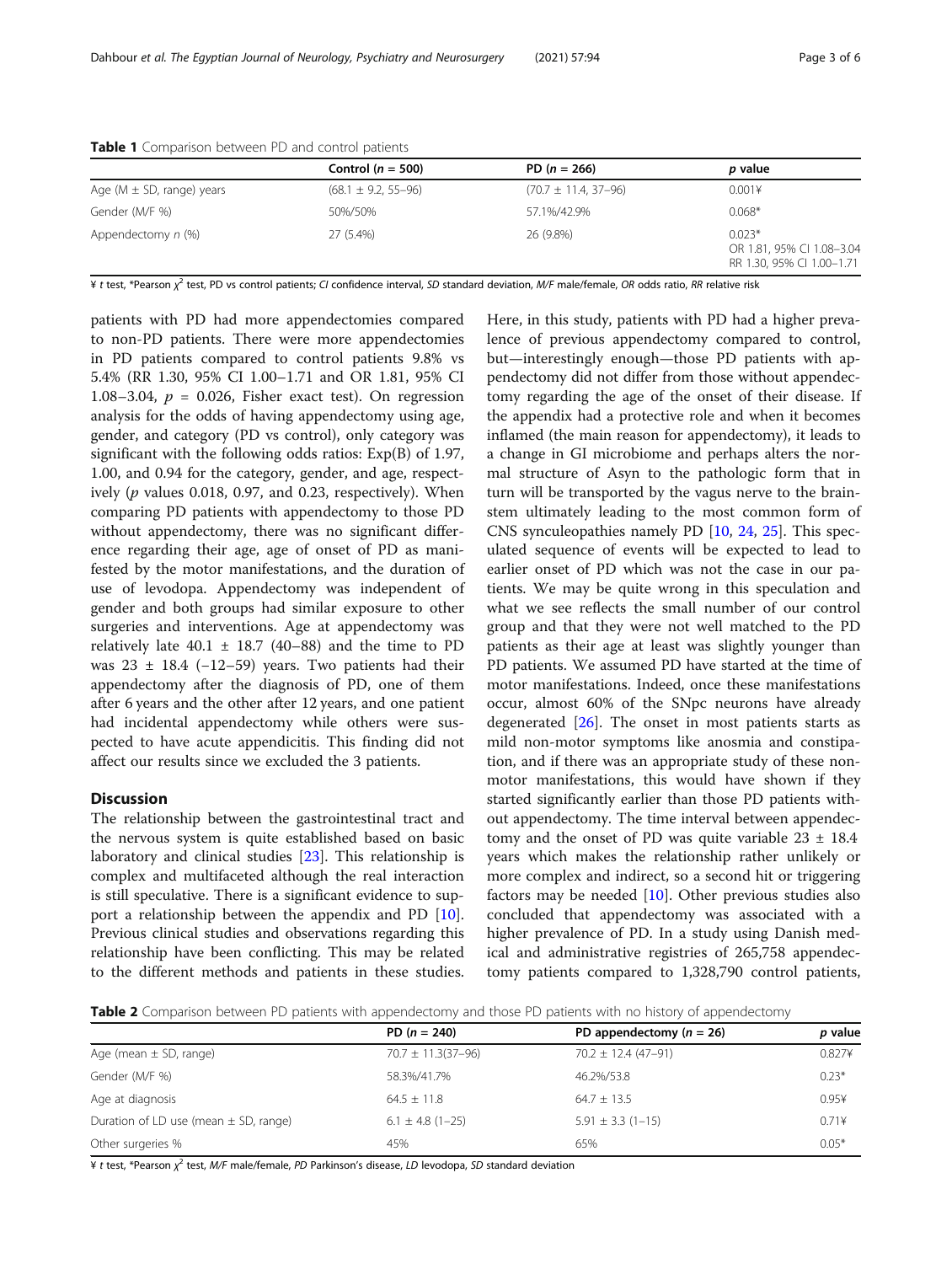Sevesson and colleagues found a small increase in the risk of having PD in those with appendectomy (hazard ratio of 1.14, 95% CI 1.03–1.27) after more than 20 years post-appendectomy follow-up [[21\]](#page-4-0). In another large study of a huge database including more than 62 million patients and almost half a million of appendectomy patients, Shirif and colleagues concluded that the relative risk to develop PD was 3.19, 95% CI 3.10 to 3.28,  $p <$ 0.0001 regardless of gender or ethnicity. They could not determine the duration between appendectomy and PD onset [\[22](#page-4-0)]. Other studies showed a preventive or protective effect of appendectomy on the development of PD. In a large study from Sweden, Liu and colleagues found a 16% lower risk of PD in patients who underwent appendectomy compared to control after studying 78, 650 PD patients, each one compared to 40 non-PD control individuals matched for gender and year of birth [[15\]](#page-4-0). In another small study like ours including 295 patients with PD, Mendes and colleagues found that patients with appendectomy had a later onset of PD than in those without appendectomy who had PD onset after the age of ≥55 years but has no effect on the age of onset on the entire cohort or those with the younger onset of PD [[16](#page-4-0)]. In a well-conducted epidemiological and pathological study of the appendix in two independent datasets involving more than 1.6 million persons and 91 million persons after a year of observation, Killinger and colleagues found that appendectomy was associated with a lower incidence of PD especially in people living in rural areas. They also found that lysate of the human appendix tissue led to rapid cleavage and aggregation of Asyn [\[17](#page-4-0)]. Other studies did not suggest a clear relationship between appendectomy and PD incidence. Marras and colleagues studied the relationship between midand later-life appendectomy and the risk of PD, compared to patients who had cholecystectomy or no surgery. They found no increase in the incidence of PD in appendectomy compared to cholecystectomy (hazard ratio = 1.004; 95% confidence interval 0.740–1.364) and slightly higher incidence compared to the no surgery patients in the first 5 years postoperatively but not later. This may be related to already existing non-motor PD in such patients [\[27\]](#page-5-0). Other epidemiologic studies considered the first 5 years as a washout period  $[28]$  $[28]$ . In a retrospective study from Turkey comparing 69 PD patients with appendectomy and 770 PD without appendectomy, Yilmaz and colleagues found no effect of appendectomy on the onset, duration, or severity of PD and that the age of appendectomy (less or more than 20 years) did not affect the risk of developing PD [[28\]](#page-5-0). Palacios and colleagues studied 2 large cohorts of women and men in the nurses' health study and the health professional's follow-up study; in the pooled analysis of both groups, self-reported appendectomy was not related to

the risk of PD with a hazard ratio of 1.08 (95% confidence interval 0.94, 1.23). The risk for women who reported appendectomy for appendicitis rather than incidental appendectomy was higher with a hazard ratio of 1.23 (95% confidence interval 1.00, 1.50). All in all, the study suggested limited or no association between appendectomy and the risk of PD [[29\]](#page-5-0). Finally, in a meta-analysis of studies of PD and appendectomy, Lu and colleagues concluded that appendectomy had no significant effect on the incidence of PD with a relative risk of 1.02, 95% CI 0.87-1.20,  $I^2 = 83.1\%$ ,  $p = 0.789$ [[21\]](#page-4-0). So, this study supports those studies indicating a positive relationship between appendectomy and the risk of developing PD. The possible reason is that all our patients except one had appendicitis as the cause of their appendectomy and that was seen in the nurses' health study. Again, this study adds to the uncertainty about the relationship of appendectomy and PD as those patients with appendectomy did not differ from those PD without appendectomy in the age of onset or severity of disease as reflected by the duration of use of levodopa. It is important to mention that the duration of levodopa use does not necessarily indicate disease duration or severity as its use is typically guided by patient symptoms and their effect on daily life activities. Levodopa use reflects the presence of motor symptoms which may not indicate the onset of the disease as non-motor symptoms may have appeared much earlier. The strength of our study comes from the well-documented PD diagnosis, one center study, and as it is the first that comes from our region which will add to data coming from the other regions in the world. The limitations of our study include the relatively small number of patients and controls compared to other major studies. There were 648 surveyed candidate patients with PD, but only it included 266 who were reported here. The main reason for being not included in the study was the inability to contact them, even though they did not differ from studied patients regarding their age, gender, or duration of PD. Another limitation was the lack of study of other PD risk factors like smoking or exposure to pesticides. There was as well no attempt to correlate the progression of PD non-motor symptoms especially gastrointestinal, the total or motor score of UPDRS, or Hoehn and Yahr staging between patients with and without appendectomy. Despite these limitations, we still believe that this study confirms the need for a well-conducted international prospective study of patients with appendectomy including studies that detect preclinical PD or PD in the premotor stage.

#### Conclusion

Our study showed that appendectomy occurred significantly more frequent in patients with PD compared to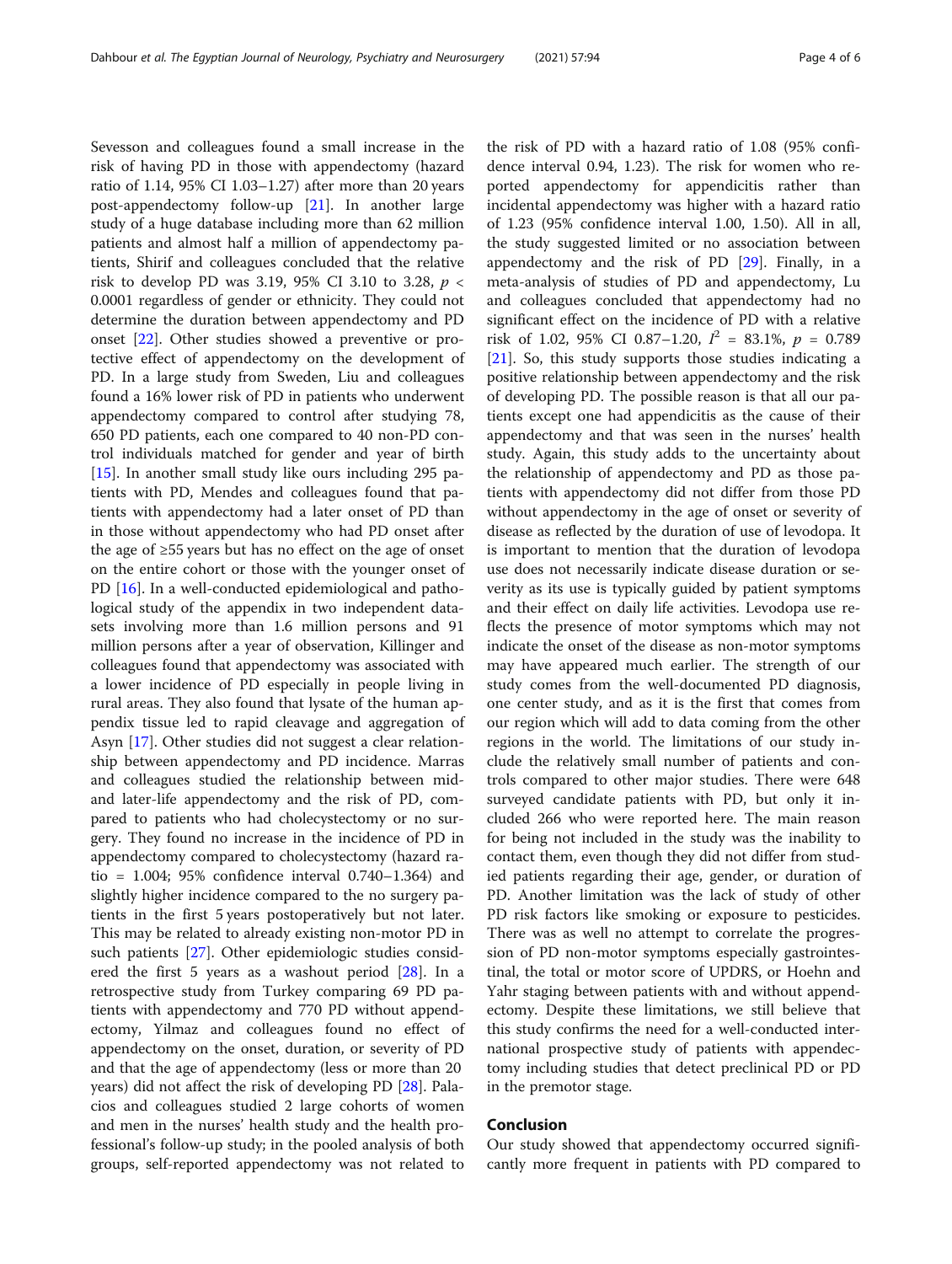<span id="page-4-0"></span>non-PD (control group) with a possible significant effect and increased relative risk of 1.3 of appendectomy on the incidence of PD in our population like some previous studies. Further studies are needed for a better understanding of the pathogenesis and progression. This insight may open new ways of its treatment through a better understanding of the relationship between the gut, mainly the appendix and the brain.

#### Abbreviations

PD: Parkinson's disease; Asynch: Alpha synuclein; SNpc: Substantia nigra paras compacta; LD: Levodopa; RR: Relative risk; OD: Odds ratio; IRB: Institutional review board; SPSS: Statistical Package for the Social Sciences; UPDRS: Unified Parkinson's disease rating scale; Exp(B): Exponential B in logistic regression analysis

#### Acknowledgements

Special thanks to all patients who agreed to participate in this study and to Jordan university hospital medical records department head, Hasan Rihan, and the staff.

#### Authors' contributions

SD: idea generation, data analysis and writing of the initial manuscript, revision, and acceptance of the final manuscript. AS, RH, and TD participated in idea generation and data collection. AD participated in idea generation and data analysis. All authors have read and approved the final manuscript.

#### Funding

Self-supported. No funding from any institute or person.

#### Availability of data and materials

The data set used and/or analyzed during the current study is available from the corresponding author on reasonable request.

#### Declarations

#### Ethics approval and consent to participate

The study was approved by the Jordan university review board (IRB)/Faculty of medicine research committee decision # 8023/2019/67. All patients gave a verbal consent as this was a retrospective study with an

interview of the patient and a review of his medical file. No interventions were applied on the participants, and the institution review board approved the study based on this verbal consent.

#### Consent for publication

Not applicable

#### Competing interests

The authors declare that they have no competing interests.

#### Author details

<sup>1</sup>Neurology Division, Department of Internal Medicine, Faculty of Medicine, Jordan University Hospital, The University of Jordan, PO Box 13046, Amman 11942, Jordan. <sup>2</sup> Faculty of Medicine, Jordan University Hospital, University of Jordan, Amman, Jordan. <sup>3</sup>Internal Medicine Department, Faculty of Medicine, University of Jordan, Amman, Jordan.

#### Received: 26 March 2021 Accepted: 2 July 2021 Published online: 13 July 2021

#### References

- 1. Lees A. An essay on the shaking palsy. Brain. 2017;140(3):843–8. [https://doi.](https://doi.org/10.1093/brain/awx035) [org/10.1093/brain/awx035](https://doi.org/10.1093/brain/awx035).
- 2. Berardelli A, Wenning GK, Antonini A, Berg D, Bloem BR, Bonafati V, et al. EFNS/MDS-ES recommendations for the diagnosis of Parkinson's disease. Eur J Neurol. 2013;20(1):16–34. <https://doi.org/10.1111/ene.12022>.
- Polymeropoulos MH, Lavedan C, Leroy E, Ide SE, Dehejia A, Dutra A, et al. Mutation in the alpha-synuclein gene identified in families with Parkinson's

disease. Science. 1997;276(5321):2045–7. [https://doi.org/10.1126/science.276.](https://doi.org/10.1126/science.276.5321.2045) [5321.2045](https://doi.org/10.1126/science.276.5321.2045).

- 4. Balestrino R, Schapira AHV. Parkinson disease. Eur J Neurol. 2020;27(1):27–42. [https://doi.org/10.1111/ene.14108.](https://doi.org/10.1111/ene.14108)
- 5. Gasser T. Genetics of Parkinson's disease. Ann Neurol. 1998;44((Suppl) 1): 53–7.
- 6. Hsu LJ, Sagara Y, Arroyo A, Rockenstein E, Sisk A, Mallory M, et al. Alphasynuclein promotes mitochondrial deficit and oxidative stress. Am J Pathol. 2000;157(2):401–10. [https://doi.org/10.1016/S0002-9440\(10\)64553-1](https://doi.org/10.1016/S0002-9440(10)64553-1).
- 7. Rocha EM, De Miranda B, Sanders LH. Alpha-synuclein: pathology, mitochondrial dysfunction and neuroinflammation in Parkinson's disease. Neurobiol Dis. 2018;109:249–57. [https://doi.org/10.1016/j.nbd.2017.04.004.](https://doi.org/10.1016/j.nbd.2017.04.004)
- 8. Scott DA, Tabarean I, Tang Y, Cartier A, Masliah E, Roy S. A Pathologic Cascade Leading to Synaptic Dysfunction in-Synuclein-Induced Neurodegeneration. J Neurosci. 2010;30(24):8083–95. [https://doi.org/10.1](https://doi.org/10.1523/JNEUROSCI.1091-10.2010) [523/JNEUROSCI.1091-10.2010.](https://doi.org/10.1523/JNEUROSCI.1091-10.2010)
- 9. Poewe W. Non-motor symptoms in Parkinson's disease. Eur J Neurol. 2008; 15(Suppl 1):14–20.
- 10. Killinger B, Labrie V. The appendix in Parkinson's disease: from vestigial remnant to vital organ? Bryan J Parkinsons Dis. 2019;9(Suppl 2):345–58.
- 11. Stokholm MG, Danielsen EH, Hamilton-Dutoit SJ, Borghammer P. Pathological α-synuclein in gastrointestinal tissues from prodromal Parkinson disease patients. Ann Neurol. 2016;79(6):940–9. [https://doi.org/1](https://doi.org/10.1002/ana.24648) [0.1002/ana.24648.](https://doi.org/10.1002/ana.24648)
- 12. Chao Y-X, Gulam MY, Chia NSJ, Feng L, Rotzschke O, Tan E-K. Gut–brain axis: potential factors involved in the pathogenesis of Parkinson's disease. Front Neurol. 2020;11:849. [https://doi.org/10.3389/fneur.2020.00849.](https://doi.org/10.3389/fneur.2020.00849)
- 13. Visanji NP, Brooks PL, Hazrati L, Lang AE. The prion hypothesis in Parkinson's disease: back to the future. Acta Neuropathol Commun. 2013;1:2.
- 14. Svensson E, Horvath-Puho E, Thomsen RW, Djurhuus JC, Pedersen L, Borghammer P, et al. Vagotomy and subsequent risk of Parkinson's disease. Ann Neurol. 2015;78(4):522–9. <https://doi.org/10.1002/ana.24448>.
- 15. Liu B, Fang F, Ye W, Wirdefeldt K. Appendectomy, tonsillectomy and Parkinson's disease risk: a Swedish register-based study. Front Neurol. 2020; 11:510. <https://doi.org/10.3389/fneur.2020.00510>.
- 16. Mendes A, Gonçalves A, Vila-Chã N, Moreira I, Fernandes J, Damásio J, et al. Appendectomy may delay Parkinson's disease onset. Mov Disord. 2015; 30(10):1404–7. [https://doi.org/10.1002/mds.26311.](https://doi.org/10.1002/mds.26311)
- 17. Killinger BA, Madaj Z, Sikora JW, Rey N, Haas AJ, Vepa Y, et al. The vermiform appendix impacts the risk of developing Parkinson's disease. Sci Transl Med. 2018;31:465.
- 18. Breen DP, Halliday GM, Lang AE. Gut-brain axis and the spread of αsynuclein pathology: vagal highway or dead end? Mov Disord. 2019;34(3): 307–16. <https://doi.org/10.1002/mds.27556>.
- 19. Yilmaz R, Bayram E, Ulukan, Altınok MK, Akbostancı MC. Appendectomy history is not related to Parkinson's disease. J Parkinsons Dis. 2017;7(2):347– 52. <https://doi.org/10.3233/JPD-171071>.
- 20. Lu HT, Shen QY, Xie D, Zhao QZ, Xu YM. Lack of association between appendectomy and Parkinson's disease: a systematic review and metaanalysis. Aging Clin Exp Res. 2020;32(11):2201–9. [https://doi.org/10.1007/s4](https://doi.org/10.1007/s40520-019-01354-9) [0520-019-01354-9](https://doi.org/10.1007/s40520-019-01354-9).
- 21. Svensson E, Horváth-Puhó E, Stokholm MG, Sørensen HT, Henderson VW, Borghammer P. Appendectomy and risk of Parkinson's disease: a nationwide cohort study with more than 10 years of follow up. Mov Disord. 2016;31(12):1918–22. <https://doi.org/10.1002/mds.26761>.
- 22. Sheriff MZ, Mansoor E, Cooper GS. Parkinson's disease is more prevalent in patients with appendectomies: a national population-based study. Gastro. 2019;156(Suppl 1):409.
- 23. Spielman LJ, Gibson DL, Klegeris A. Unhealthy gut, unhealthy brain: the role of the intestinal microbiota in neurodegenerative diseases. Neurochem Int. 2018;120:149–63. <https://doi.org/10.1016/j.neuint.2018.08.005>.
- 24. Sampson TR, Debelius JW, Thron T, Janssen S, Shastri GG, Esra Ilhan Z, et al. Gut microbiota regulate motor deficits and neuroinflammation in a model of Parkinson's disease. Cell. 2016;167(6):1469–80. [https://doi.org/10.1016/j.](https://doi.org/10.1016/j.cell.2016.11.018) [cell.2016.11.018.](https://doi.org/10.1016/j.cell.2016.11.018)
- 25. Holmqvist S, Chutna O, Bousset L, Aldrin-Kirk P, Li W, Björklund T, et al. Direct evidence of Parkinson pathology spread from the gastrointestinal tract to the brain in rats. Acta Neuropathol. 2014;128(6):805–20. [https://doi.](https://doi.org/10.1007/s00401-014-1343-6) [org/10.1007/s00401-014-1343-6](https://doi.org/10.1007/s00401-014-1343-6).
- 26. Marsden CD. Parkinson's disease. Lancet. 1990;335(8695):948–9. [https://doi.](https://doi.org/10.1016/0140-6736(90)91006-V) [org/10.1016/0140-6736\(90\)91006-V.](https://doi.org/10.1016/0140-6736(90)91006-V)